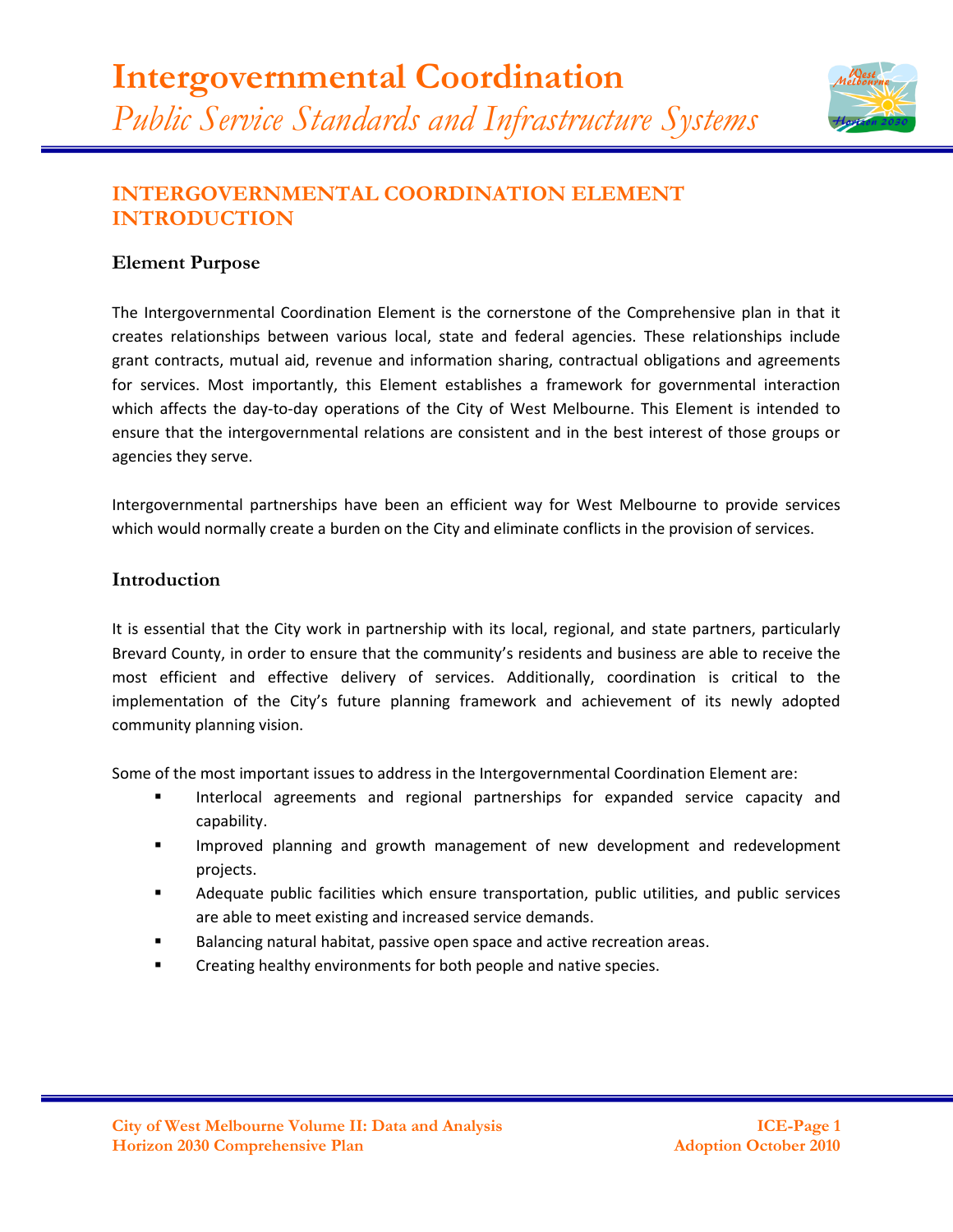

## **Evaluation and Appraisal Report: Identified Concerns**

Concerns related to Intergovernmental Coordination were discussed in the following chapters of the 2009 Evaluation and Appraisal Report (EAR):

- *Chapter 4—Community Connectivity and Transportation Systems:* addresses the need to coordinate the planning and construction of transportation improvements with the other governments who own, operate, and maintain transportation resources in the City of West Melbourne. Additionally, coordinate transportation resources with other local governments in the area to address the needs caused by their residents and businesses.
- *Chapter 5—Standards for Public Facilities and Infrastructure Systems:* ensures that expansions in public facilities and infrastructure are in place concurrent with new developments by coordinating the City's capital improvement program with its fiscal budgeting efforts.

The EAR determined the City of West Melbourne must focus on coordinating its services on a regional level because of the regional nature of many important facilities and service systems. According to the EAR, this coordination includes a variety of service providers from the local, regional, state, and federal level, all of whom service the needs of the City and its residents and businesses. Specifically, the report identifies the following service providers: West Melbourne, City of Melbourne, Brevard County, State of Florida, and US Federal government, School Board of Brevard County, Space Coast Transportation Planning Organization (TPO), Space Coast Area Transit (SCAT), East Central Florida Regional Planning Council (ECFRPC), and St. Johns River Water Management District (SJRMWD).

The EAR recognizes the importance of intergovernmental partnerships to expanding the City's ability to meet the community's needs and ensure that regional issues are addressed appropriately. The report calls for continued coordination as it states that partnerships will be essential for the community's future as it seeks to manage growth, maintain an adequate level of facilities and services, establish community linkages, provide a healthy environment for people and native species, and preserve a high quality of life.

Recommendations found in the EAR include:

- Address impacts caused by suburban growth and development of the communities that surround West Melbourne.
- Coordinate planning areas in new and redevelopment areas of the City.
- Expand planning coordination and understanding of the City's development needs.
- Reevaluate methods used to establish public facility and service standards.
- Continue to provide adequate public facilities and services.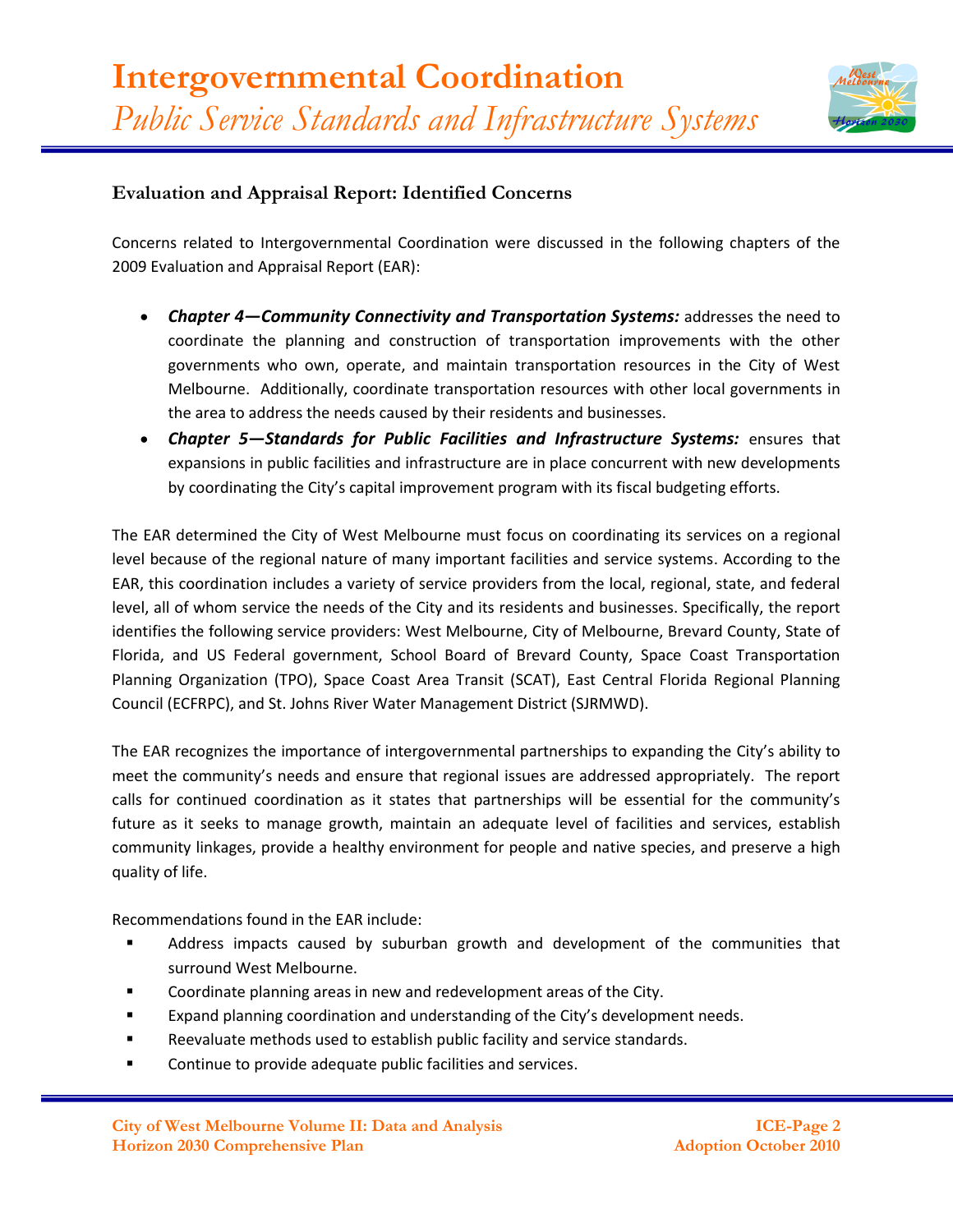

- **Ensure local and regional priorities are similar.**
- Identify and secure funding resources.
- Identify and execute partnerships which expand services and resources.

# **IDENTIFICATION AND EVALUATION OF INTERGOVERNMENTAL COORDINATION**

## **Interlocal Agreements**

Many formal and informal networks of information and coordination currently exist between West Melbourne and other governmental agencies. These agencies often participate in some phase of planning involving land use and/or provision of services necessitating coordination with the City. Table ICE-1 contains a list of local, county, regional, state and federal governmental agencies that have been identified as interacting with the West Melbourne. Many of these are multi-functional and have continually varying responsibilities.

The data compiled in this Element is based upon current records available from the City. Some of these agreements are not in contractual form, but rather in the form of letters or memorandums of agreement or approved resolutions of acceptance.

| Agency                                   | <b>Subject</b>                                                                                                                                                                                           | <b>Time Period</b>                            |
|------------------------------------------|----------------------------------------------------------------------------------------------------------------------------------------------------------------------------------------------------------|-----------------------------------------------|
| School Board of<br><b>Brevard County</b> | Annual School Resource Officer contract                                                                                                                                                                  | 2009-2010 school<br>year, renewed<br>annually |
| <b>Brevard County</b>                    | Signal Maintenance of 4 traffic lights                                                                                                                                                                   | 2009 forward                                  |
| Waste<br>Management                      | Solid waste collection in the City                                                                                                                                                                       | 2008-2013                                     |
| <b>Brevard County</b>                    | <b>Community Development Block Grant Administration for West Melbourne</b>                                                                                                                               | Started 1993,<br>renewed annually             |
| <b>Brevard County</b>                    | Participation in the Brevard County Emergency Medical Services Facilities<br><b>Impact Fees</b>                                                                                                          | 2005 forward                                  |
| <b>FPL</b>                               | Franchise Agreement to provide electric services in West Melbourne                                                                                                                                       | 2007-3037                                     |
| <b>FDOT</b>                              | Brevard County to own & maintain all of Wickham Road, Pond 1; Melbourne to<br>maintain & own new Nasa Blvd and connector road; West Melbourne to own<br>& maintain old Nasa Blvd and existing Ellis Road | 2009 forward                                  |
| <b>FDOT</b>                              | Traffic Signal Maintenance and Compensation Agreement - for Dike Road and<br><b>US 192</b>                                                                                                               | 2009 forward                                  |

#### **Table ICE-1 Intergovernmental Agreements**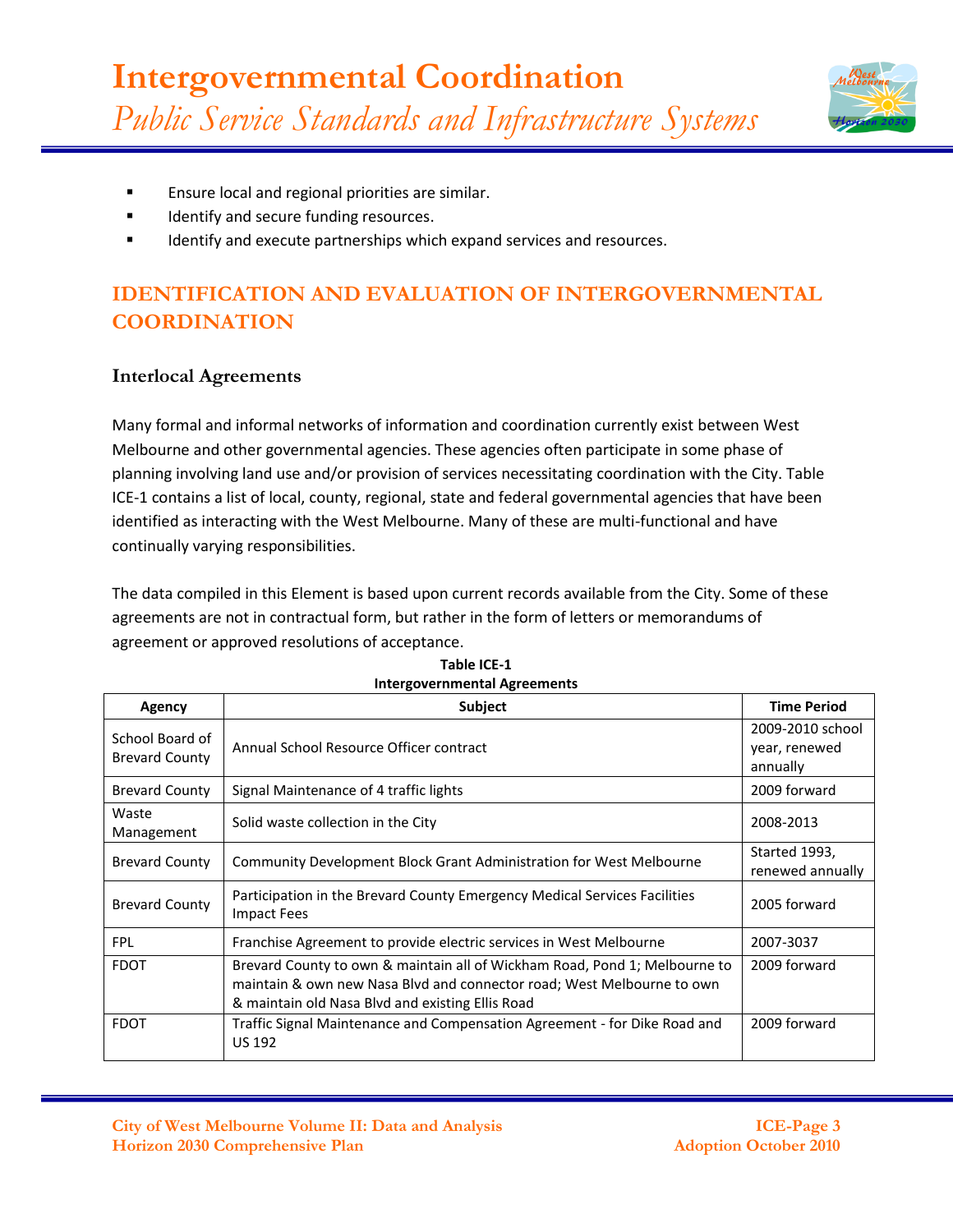

| <b>FDOT</b>                                                                                                                                               | City to maintain landscaping and irrigation along the FDOT right of way in our<br>City limits                                                                                                                 | Started 2006,<br>renewed annually                              |
|-----------------------------------------------------------------------------------------------------------------------------------------------------------|---------------------------------------------------------------------------------------------------------------------------------------------------------------------------------------------------------------|----------------------------------------------------------------|
| Melbourne                                                                                                                                                 | Madison Avenue right of way (Snicole) to be dedicated by Brevard County and<br>Melbourne-Tillman and Melbourne to accept conveyance in its City limits, and<br>West Melbourne respectfully in its City limits | Completed                                                      |
| <b>Brevard County</b>                                                                                                                                     | Appropriation of Traffic Impact Fee money to West Melbourne for extension of<br>Henry Avenue from Park Hill east to Dairy Road                                                                                | 2008 to<br>September 2010                                      |
| <b>Brevard County</b>                                                                                                                                     | Appropriation of Traffic Impact Fee money to West Melbourne for extension of<br>Florida Avenue from Hollywood east to Dairy Road                                                                              | 2008 to<br>September 2010                                      |
| <b>Brevard County</b>                                                                                                                                     | Appropriation of Traffic Impact Fee money to West Melbourne for widening of<br>Palm Bay Rd                                                                                                                    | 2008 to<br>September 2008                                      |
| <b>Brevard County</b>                                                                                                                                     | Appropriation of Traffic Impact Fee money to West Melbourne for widening of<br>Palm Bay Rd, Bicycle gap study, Doherty Dr bicycle path, Fell Road preliminary<br>engineering for extension east to Dairy Road | 2008 to<br>September 2010                                      |
| <b>Brevard County</b><br>Sheriff, Florida<br>Department of<br>Children and<br>Families,<br><b>Brevard County</b><br>Fire, and all<br>local<br>governments | Protocol for handling joint investigation of criminal activity negatively<br>impacting children in Brevard                                                                                                    | 2006 forward                                                   |
| <b>Brevard County</b><br>Sheriff                                                                                                                          | Agreement as to the duties of the Sheriff's office to receive and manage the<br>Byrne Grant, and West Melbourne to purchase a police vehicle                                                                  | Continuous from<br>2009 forward                                |
| <b>Brevard County</b>                                                                                                                                     | Interlocal agreement for terms of conducting the Hollywood and Henry<br>intersection improvements                                                                                                             | 2009 until the<br>project is<br>completed                      |
| <b>Brevard County</b>                                                                                                                                     | Interlocal agreement to allow County to collect educational facilities impact<br>fees on residential development                                                                                              | 2005 forward                                                   |
| Brevard County,<br>Cape Canaveral,<br>Cocoa, Cocoa<br>Beach,<br>Melbourne,<br>Palm Bay,<br>Rockledge,<br>Titusville and<br>West<br>Melbourne              | Interlocal agreement to allow Titusville to research a sanitary sewer biosolids<br>facility                                                                                                                   | 2004 until<br>delivery of a<br>biosolids<br>feasibility report |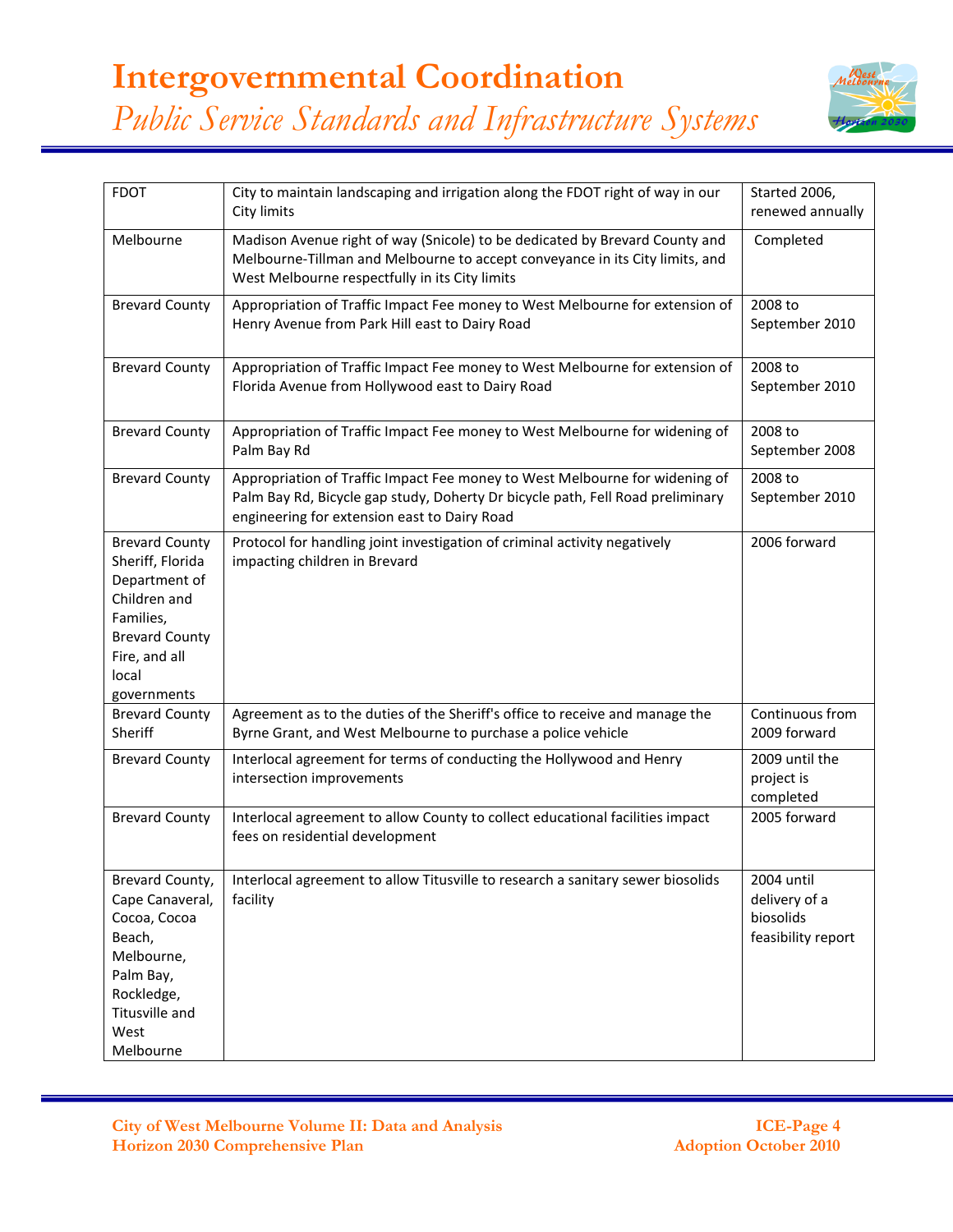

| <b>Brevard County</b>                                 | Interlocal agreement to allow Brevard County to manage its Stormwater<br>program including stormwater assessment to properties                                                                             | 2007 forward |
|-------------------------------------------------------|------------------------------------------------------------------------------------------------------------------------------------------------------------------------------------------------------------|--------------|
| <b>Brevard County</b><br>and all cities in<br>Brevard | Interlocal agreement to continue the collection of Local Option Gas Tax in all<br>cities until 2021                                                                                                        | 1999 to 2021 |
| <b>Brevard County</b>                                 | Agreement to implement the "E 9-1-1 Telephone System" in West Melbourne<br>including address assignment, street naming, and cooperation in data sharing                                                    | 2000 forward |
| Melbourne                                             | Settlement Agreement regarding Echo Trading Company to memorialize<br>Melbourne as water and sewer provider to the site, and Melbourne not<br>objecting to the annexation into our City                    | 2007 forward |
| <b>FDOT</b>                                           | Agreement to allow creation of the Metropolitan Planning Organization.<br>Agreement with Brevard, all major cities in Brevard, and the Canaveral Port<br>Authority                                         | 2005         |
| <b>Brevard County</b>                                 | Agreement to allow Brevard County to maintain a transportation impact fee<br>program in West Melbourne                                                                                                     | 1989 forward |
| <b>Brevard County</b>                                 | Agreement to allow Brevard County to maintain a correctional facilities impact<br>fee program in West Melbourne City limits                                                                                | 1989 forward |
| <b>Brevard County</b>                                 | Agreement to allow County to have a contractor remove debris following a<br>disaster                                                                                                                       | 2001 forward |
| <b>Brevard County</b>                                 | Agreement to allow County to apply for a Recycling and Education Grant and<br>manage it                                                                                                                    | 1994 forward |
| <b>Brevard County</b>                                 | Appropriation of traffic impact fee money to West Melbourne for<br>improvements to the intersection of Greenboro and Wickham to align with<br>Idlewylde Circle                                             | 1997 to 2000 |
| <b>Brevard County</b>                                 | Agreement to participate in the Brevard County Local Mitigation Strategy<br>program to allow West Melbourne to prepare said document                                                                       | 1998 to 1999 |
| School Board of<br><b>Brevard County</b>              | Agreement with all cities to manage school facilities, placement of facilities,<br>and adopt concurrency standards for residential development, as well as the<br>provision of mutual coordination efforts | 2007 forward |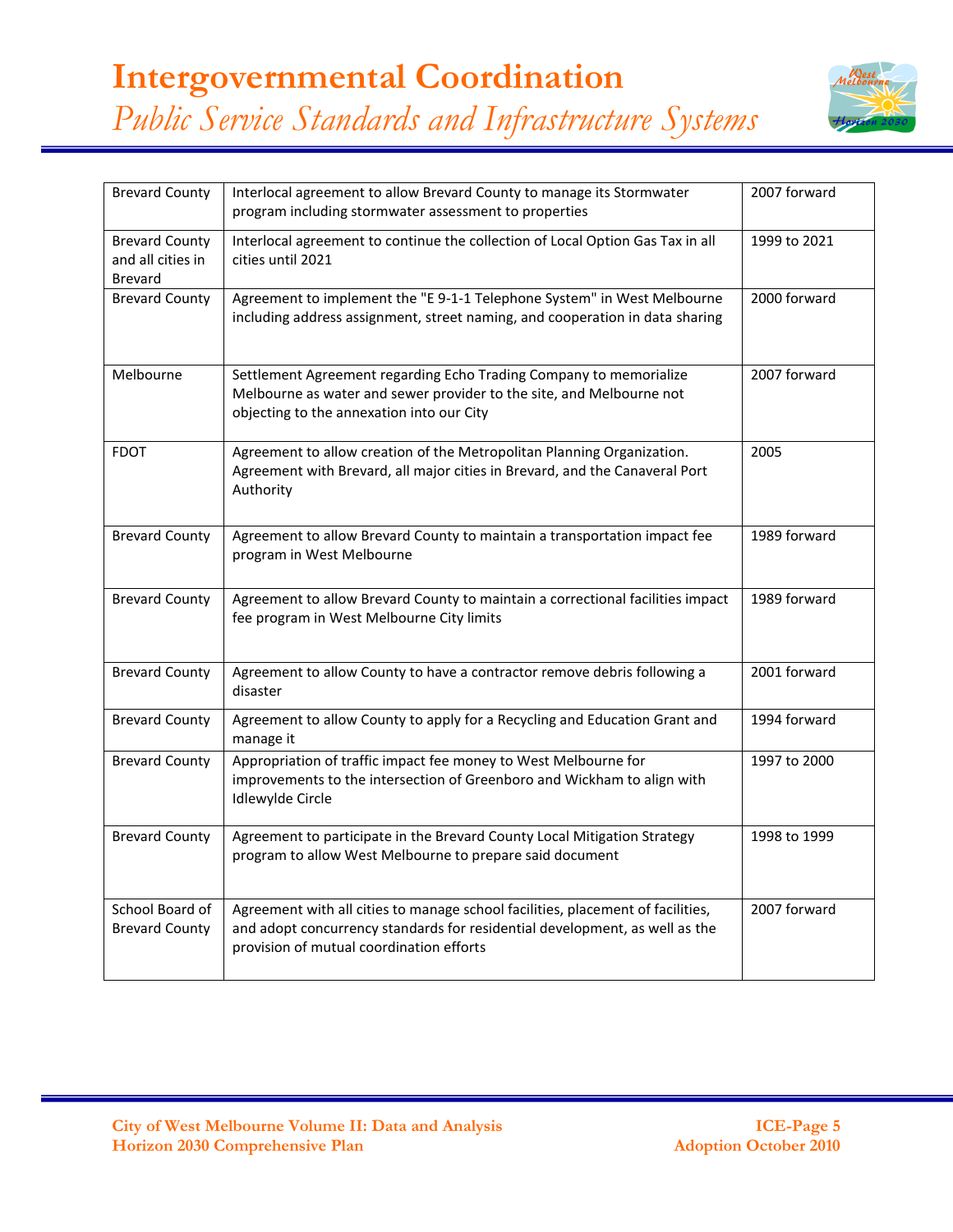

| <b>Brevard County</b> | Agreement with West Melbourne, FDOT, Floridana, Echo Trading, Coastal<br>Commerce, Fulcher regarding the transportation impact fee reimbursement<br>for the road improvements at Dike Road and John Rodes intersections on US<br>192 | 2008 to 2018                                                                                         |
|-----------------------|--------------------------------------------------------------------------------------------------------------------------------------------------------------------------------------------------------------------------------------|------------------------------------------------------------------------------------------------------|
| <b>Brevard County</b> | Agreement with West Melbourne, Hammock Landing regarding the<br>transportation impact fee credit for the road improvements                                                                                                           | 2008 to 2018                                                                                         |
| <b>Brevard County</b> | Agreement with Joyner LLC, West Melbourne for proportionate fair share<br>payment as part of the transportation impact fee credit for the road<br>improvements at Eber and Minton                                                    | Effective in 2009<br>and terms<br>executed<br>immediately - no<br>renewal or<br>extensions<br>needed |

# **SUMMARY OF PLANNING CONSIDERATIONS**

## **Future Land Use Element**

#### *Issue*

Coordination of land use and development practices around City of West Melbourne.

#### *Policy Considerations*

The City works to coordinate land use and planning practices with Brevard County and the Cities of Melbourne, Palm Bay, and Melbourne Village. Specific issues that are considered by the Horizon 2030 planning framework include:

- Planning Coordination—This policy addresses the need to coordinate the planning and development of land, transportation, public facilities, and infrastructure systems with Brevard County and other local, regional, state, and federal public agencies and private organizations. The focus of the coordination is to be on how to ensure that the partner's development practices are sensitive to the City's design, architectural standards, the environment, and cultural resources.
- Regulation Compliance—This policy addresses the need to continue to utilize the technical review process to ensure that development and redevelopment activities within the City of West Melbourne adhere to all local, regional, state, and federal laws.
- Public Facility Co-location—This policy addresses the need to coordinate the use, co-location, siting, and design of public facilities and buildings with local, regional, and state organizations on.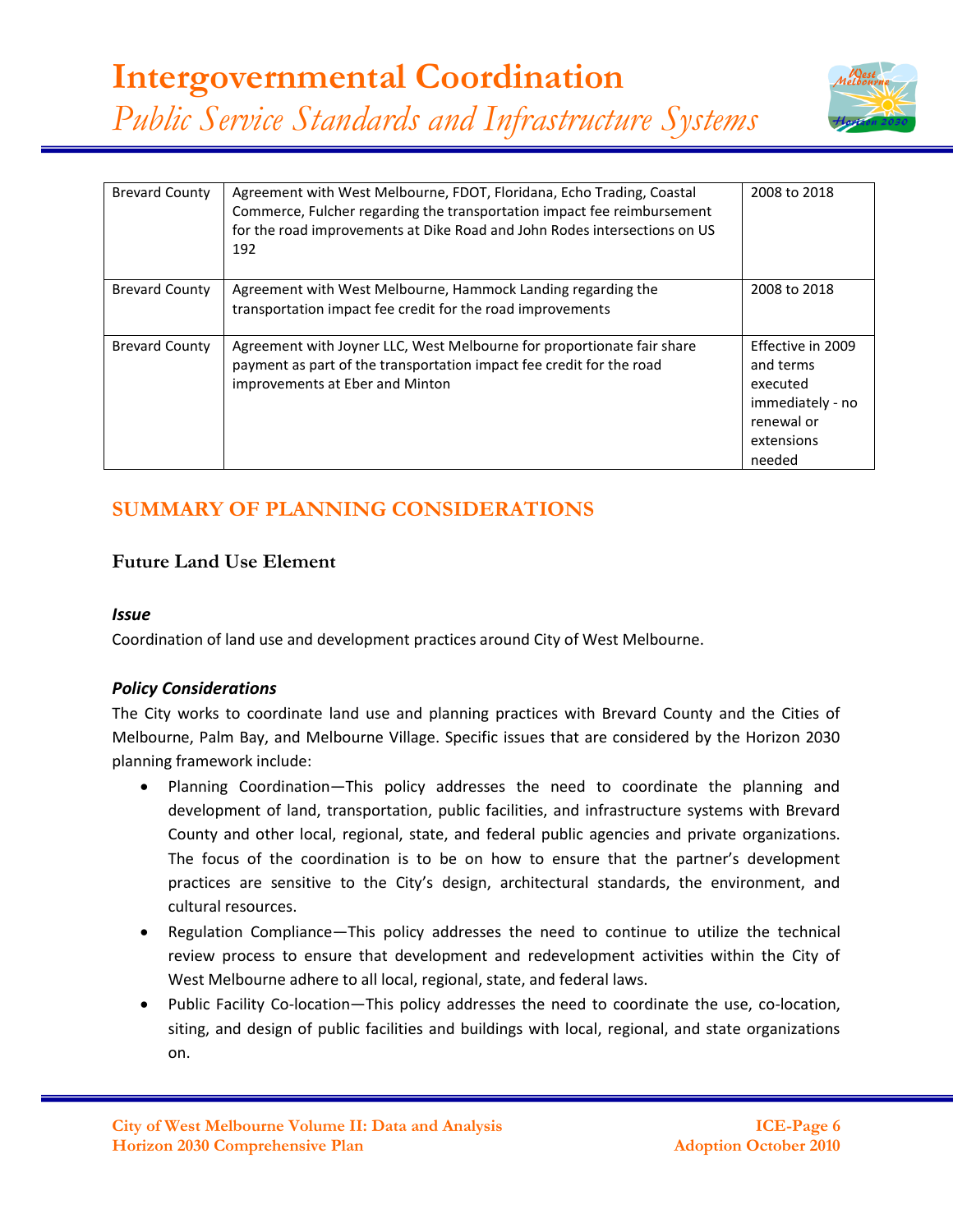

- Master Planning Consistency—This policy addresses the need to coordinate with local, regional, and state agencies to ensure master plans are consistent from within and between government entities. Special considerations shall be given to: comprehensive plans, park and recreation master plans, utility master plans, and facility plans.
- Regional Economic Development—This policy address the need to coordinate the development of the City's economic base, workforce resources, and job market with local, regional, and state economic development organizations.
- Resource Funding—This policy addresses the need to pursue grant funding from County, regional, state, federal, and other sources for community quality of life enhancements.

The City coordinates its land use development practices with the following local governments: Brevard County, Palm Bay, Melbourne, and Melbourne Village. Additionally, the City coordinates land use planning efforts with the School Board of Brevard County, ECFRPC, and the State of Florida.

#### *Existing Coordination*

Planning Coordinating Committee, Growth Management Subcommittee

#### *Recommendation*

The City should continue to participate in the Planning Coordinating Committee and Growth Management Subcommittee. If warranted, the City may pursue discussion with the identified coordinating entities on the possibility of a joint planning agreement. The City should determine whether to pursue separate agreements with each entity or one agreement involving several jurisdictions.

## **Housing & Neighborhood Development Element**

#### *Issue*

Coordination of housing and neighborhood development practices around City of West Melbourne.

## *Policy Considerations*

The City carries out regional housing strategies in coordinating with local, regional, state, and federal housing agencies and non-profit organizations. Specific issues that are considered by the Horizon 2030 planning framework include: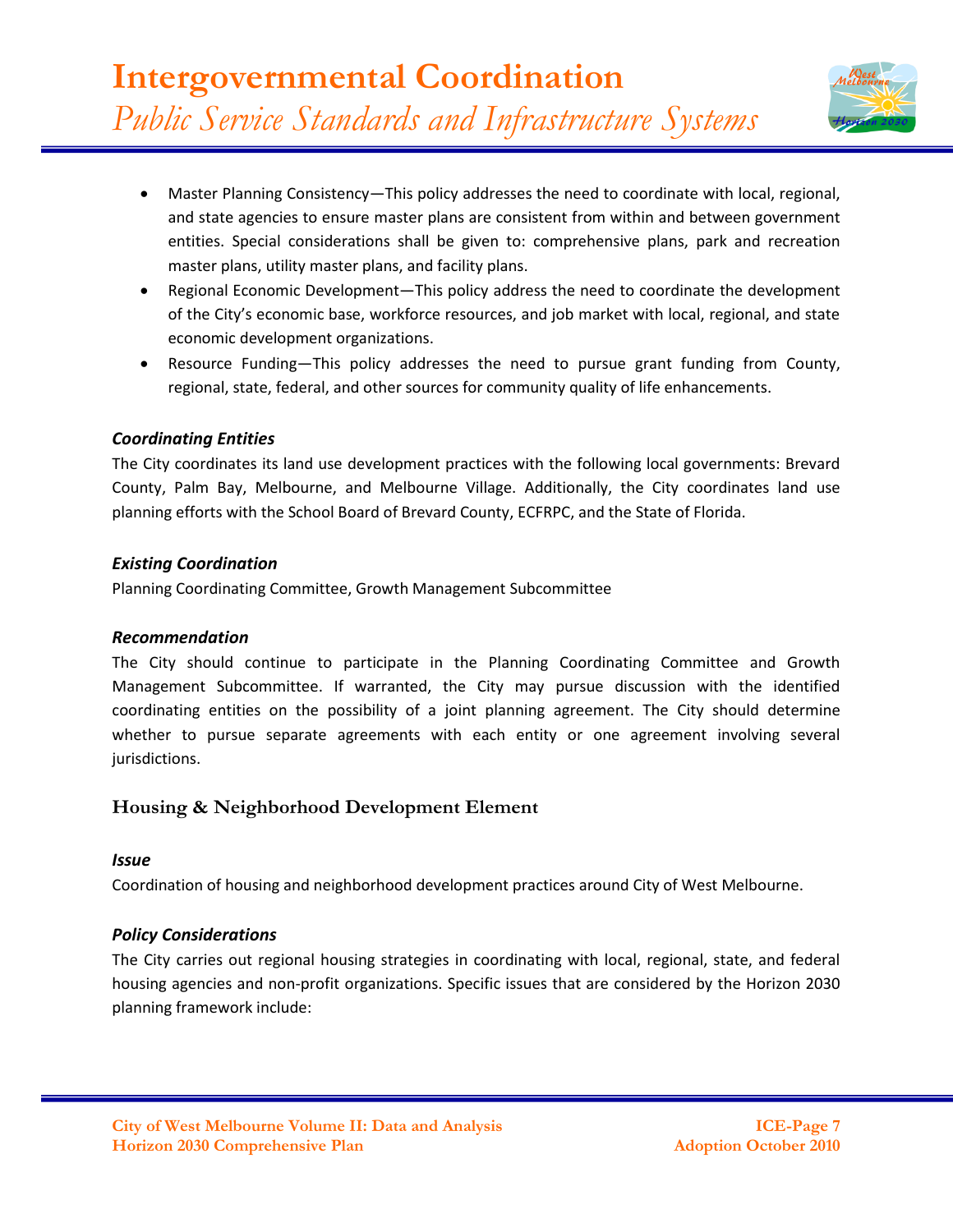- Coordinate Housing Solutions—This policy addresses the need to coordinate with Brevard County and other local municipalities on the development of housing focused on resolving the complex economic, social, and development issues related to the area's housing needs.
- Housing Funding—This policy addresses the need to meet the area's various housing needs by coordinating with other public and private organizations to pursue federal and state funding sources.
- Area wide Housing Supply—This policy addresses the need to participate in area wide housing initiatives to inventory and monitor, the availability of the County's housing supply.
- Public Housing Programs--This policy addresses the need to coordinate with Brevard County and other appropriate housing organizations on the implementation and delivery of state and federal public housing programs, grants, and other initiatives within the City of West Melbourne.
- Housing Assistance—This policy addresses the need to coordinate with Brevard County on the provision of housing related services that meet the community's diverse needs.
- Housing Education and Awareness Partnerships—This policy addresses the need to inform the community about available housing programs and initiatives in coordination with Brevard County and other local, regional, and state government and non-profit organizations.

The City coordinates its land use development practices with the following local governments: Brevard County, the State of Florida, and the Federal government.

#### *Existing Coordination*

Planning Coordinating Committee, Growth Management Subcommittee.

#### *Recommendation*

The City should continue to participate in the Planning Coordinating Committee and Growth Management Subcommittee. Additionally, the City shall continue to coordinate the provision of special needs housing (low-income and affordable housing, senior care and disabled housing, foster care, and other special needs) with Brevard County, State of Florida, and related nonprofit organizations in order to ensure that such needs are met within the City.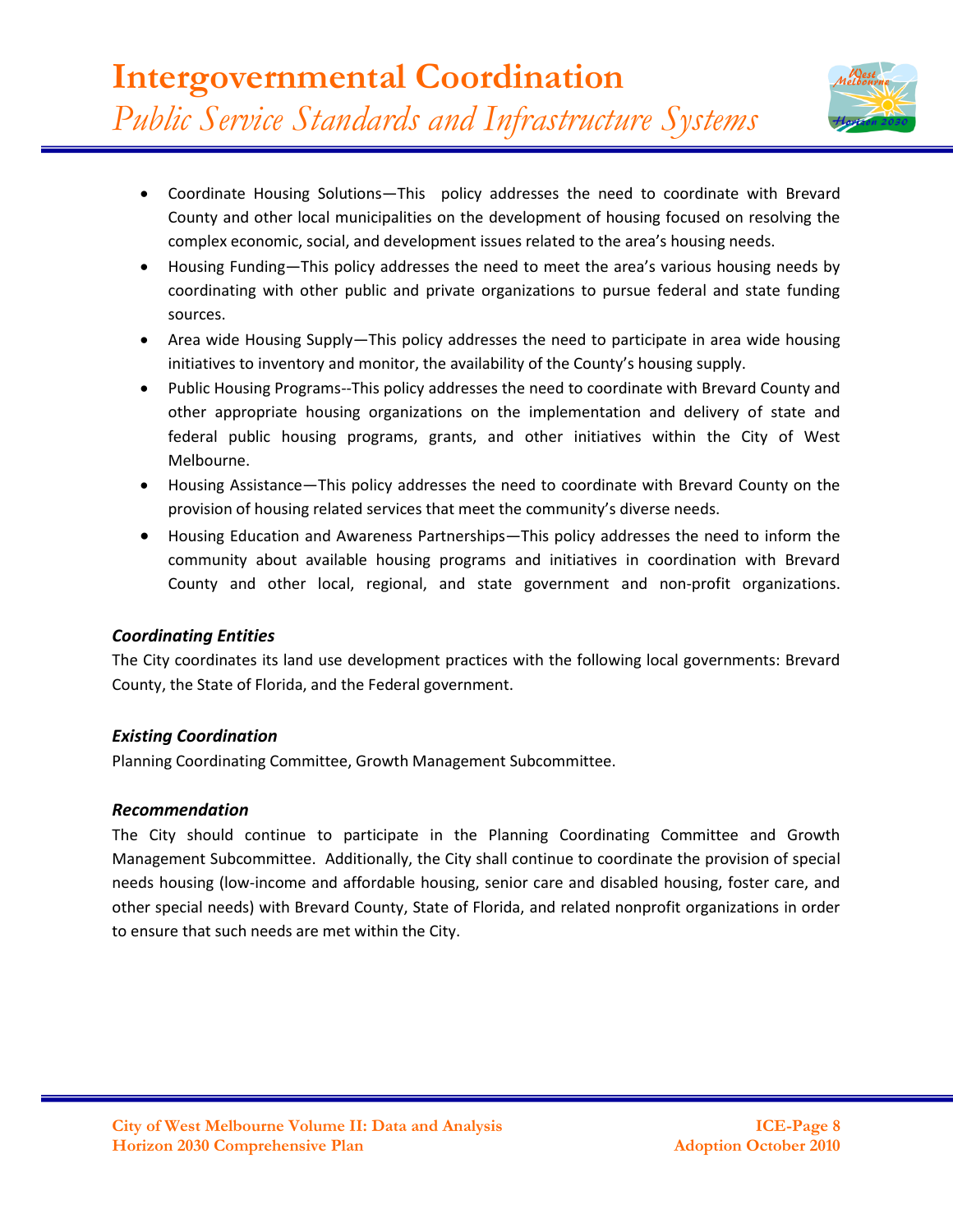

## **Transportation Service Standards Element**

#### *Issue*

Coordination of development, maintenance, and delivery of a multi-modal transportation system that meets the needs of the greater West Melbourne area and Brevard County.

#### *Policy Considerations*

Several roadways pass through the City receive a cumulative impact on the LOS from development inside and outside the City. The issue is two-fold. First, the adopted level of service (LOS) in one jurisdiction may not be consistent with the neighboring jurisdiction. Second, as development occurs in one jurisdiction, the LOS in a neighboring jurisdiction may be negatively affected to the point that development in the neighboring jurisdiction could not be permitted unless the LOS is lowered. Specific issues that are considered by the Horizon 2030 planning framework include:

- Regional Transportation Planning—This policy addresses the need to coordinate transportation funding, capital improvements, and long term planning with transportation partners including Brevard County, TPO, and FDOT.
- Site and Development Reviews—This policy addresses the need to coordinate site and development plan reviews with regional transportation planning partners including Brevard County and the TPO.
- Regional Public Transportation—This policy addresses the need to coordinate the provision of mass public transportation services with SCAT, including coordination of public transportation accessibility for land uses that locate in the City with are large impacting developments.
- Emergency Evacuation Support Coordination—This policy addresses the need to coordinate with the Brevard County Office of Emergency Management on the planning of evacuation routes and timing.

#### *Coordinating Entities*

Brevard County, MPO, FDOT, Palm Bay, Melbourne, and Melbourne Village.

#### *Existing Coordination*

Planning Coordinating Committee, Growth Management Subcommittee.

#### *Recommendation*

The City should continue to participate in the Planning Coordinating Committee and Growth Management Subcommittee. Additionally, the City shall continue to coordinate roadway LOS and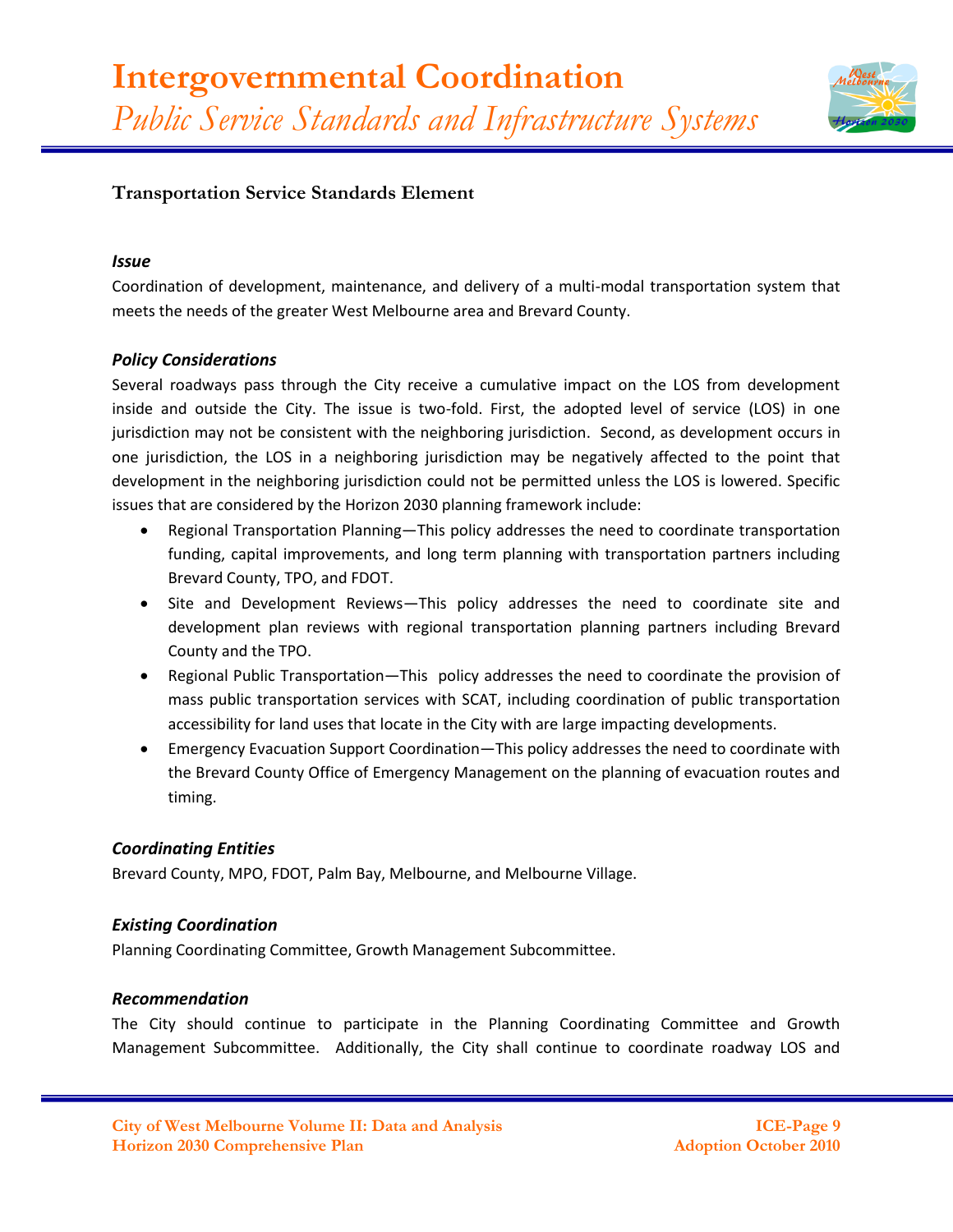

financing strategies with Brevard County, FDOT, TPO and other roadway agencies in order to ensure that the transportation roadway needs and demands of the City and surrounding are met.

## **Multi-Modal Transportation Element**

#### *Issue*

Establishment of a multi-modal transportation system to provide the City the varied transportation alternatives, improved connectivity, and enhanced quality of life envisioned by the community planning vision.

#### *Policy Considerations*

The Horizon 2030 visioning process has identified the City's need to better link the community together through an integrated, multi-modal transportation system. A multi-modal transportation system will consider concerns related to transportation planning, provision of transportation alternatives, road systems, pedestrian and bike pathways, transit services, streetscape design, and master planning. Additionally, the issue recognizes the need to utilize regional transportation partnerships to ensure that such issues are addressed throughout the Brevard County region. Specific issues that are considered by the Horizon 2030 planning framework include:

- Multi-Modal System Coordination—This policy addresses the need to coordinate with regional transportation planning partners including Brevard County, TPO, and FDOT to develop a multimodal transportation system that provides options to pedestrians, bikers, public transportation riders, and motorists.
- Regional Urban Trail System—This policy addresses the need to coordinate the development of a regional urban trail system with Brevard County, TPO, and other regional transportation planning partners.
- Transit Coordination—This policy addresses the need to coordinate public transportation needs between the City and SCAT.

#### *Coordinating Entities*

Brevard County, MPO, FDOT, Palm Bay, Melbourne, and Melbourne Village.

#### *Existing Coordination*

Planning Coordinating Committee, Growth Management Subcommittee.

#### *Recommendation*

The City should continue to participate in the Planning Coordinating Committee and Growth Management Subcommittee. Additionally, the City shall continue to participate as an active partner with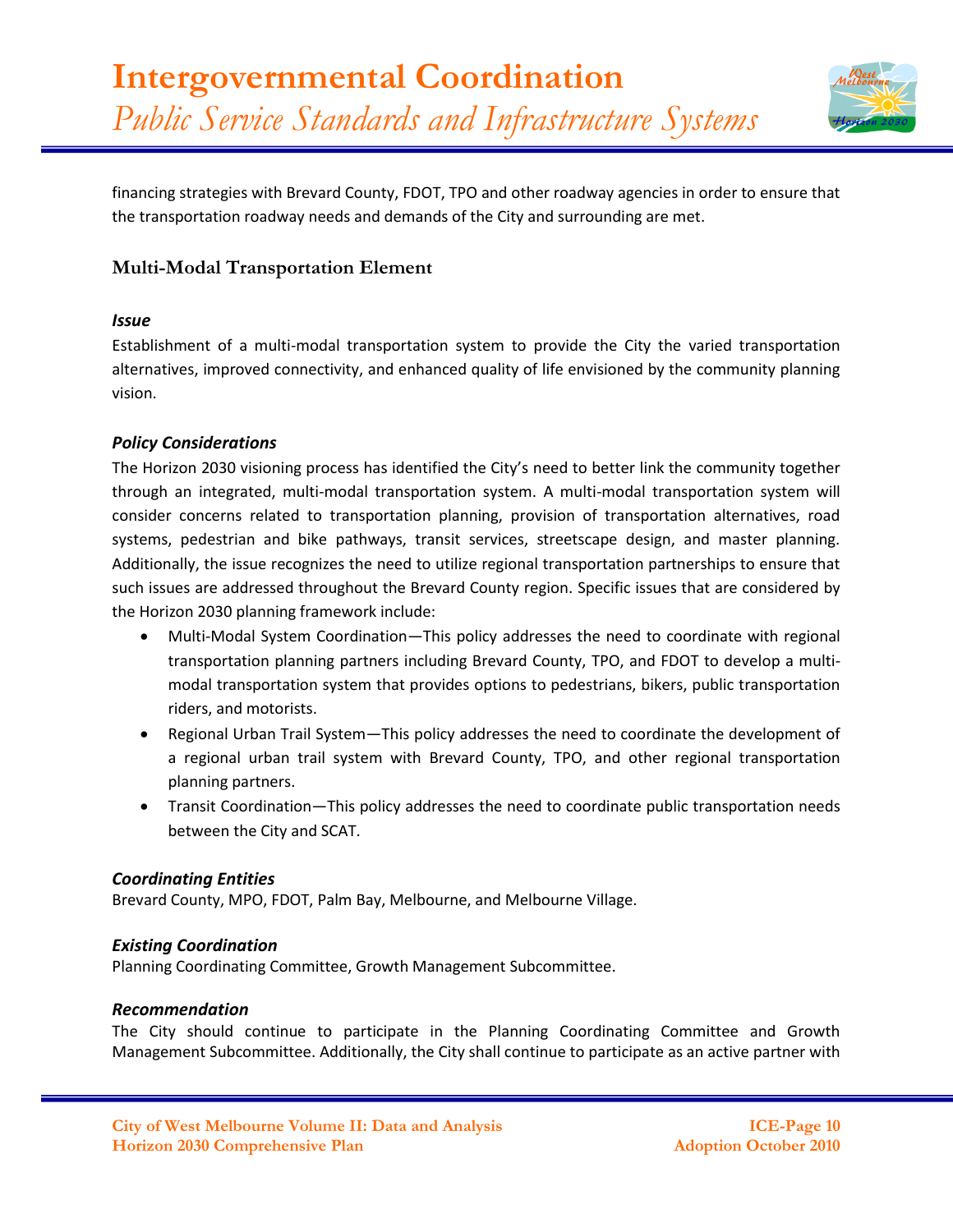

the Brevard County, TPO, and SCAT on the provision of multi-modal transportation options including transit, regional trails, and connected bikeways.

## **Public Facilities Element**

#### *Issue*

Provision of basic public facilities that meet the needs of its residents, businesses, and visitors and address concerns related to local standards, infrastructure capacity, and health for potable water, sanitary sewer, solid waste, and stormwater.

#### *Policy Considerations*

One of the fundamental tasks of planning is to ensure that communities have appropriate public services and infrastructure systems to meet the needs of their current and future populations. The Public Facilities Element addresses the provision of public services such as potable water, sanitary sewer, solid waste, and stormwater, that users receive from the City in coordination and partnership with its local, regional, and state service partners. Specific issues that are considered by the Horizon 2030 planning framework include:

- Ground Water Resource Coordination—This policy addresses the need to coordinate with SJRWMD and other water related agencies and organizations on the identification and protection of artesian aquifers and other natural ground water recharge areas.
- Regional Water Supply System—This policy addresses the need to cooperate with partner entities including Brevard County, SJRWMD, and the Cities of Melbourne and Palm Bay regarding an interconnected potable water supply system, regional water planning, and coordination of supply system lines.
- Sanitary Sewer Planning Coordination—This policy addresses the need to coordinate sanitary sewer criteria, requirements, and practices with FDEP and National Pollution Discharge Elimination System (NPDES) permits.
- Federal and State Regulation Compliance—This policy addresses the need to ensure that all current and future sanitary sewer facilities shall meet any applicable Federal and State regulations and, at a minimum, be operated consistent with all State and Federal standards and in full compliance with respective permits as issued by regulatory agencies.
- Hazardous Waste—This policy addresses the need to protect the public and natural communities against the harmful impacts of hazardous waste by coordinating with County, regional, state, and federal agencies on the execution of hazardous waste regulations and restrictions.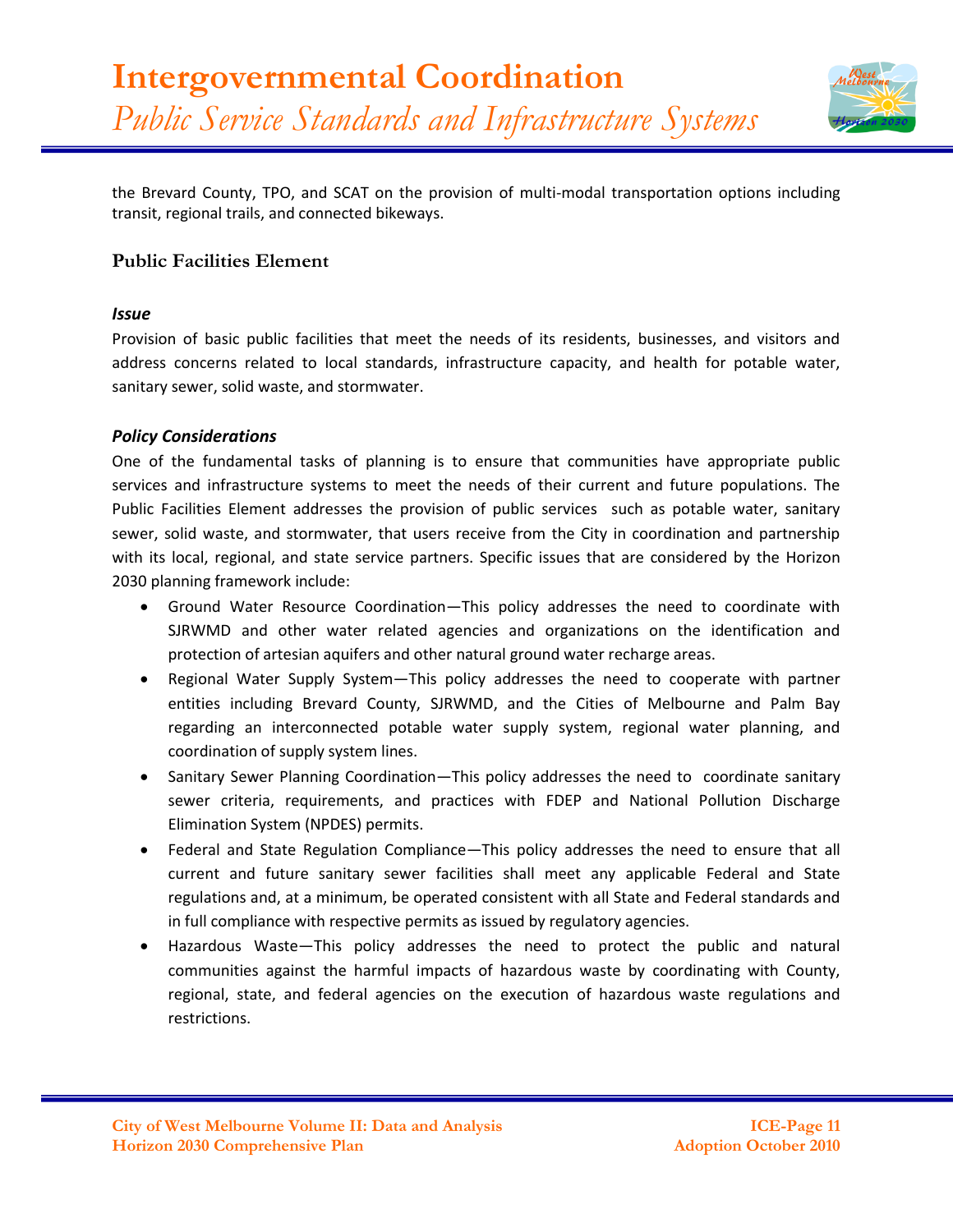

- Waste Recycling—This policy addresses the need to improve recycling efforts in order to protect natural resources and extend the life of landfill by:
	- $\circ$  Encouraging the public to learn about recyclable materials from Brevard County's solid waste programs.
	- o Promoting the disposal residential household hazardous waste with Brevard County's solid waste division.
	- o Participating in County programs that allow businesses to dispose of small quantities of hazardous waste, computers, and rechargeable batteries.
	- o Promoting Brevard County programs that assist businesses to be environmentally responsible.
- Solid Waste Coordination—This policy addresses the need to ensure that waste disposal and treatment practices minimize negative impacts on natural resources by coordinating the disposal of solid waste with Brevard County.
- FEMA Coordination—This policy addresses the need to reduce property damage and flooding loss by reviewing and amending as necessary the City's land development regulations to ensure that they are consistent with the latest Federal Emergency Management Agency (FEMA) regulations.

Brevard County, FDEP, SJRWMD, City of Melbourne, Melbourne-Tillman Water Control District.

## *Existing Coordination*

Planning Coordinating Committee, Growth Management Subcommittee.

## *Recommendation*

The City should continue to participate in the Planning Coordinating Committee and Growth Management Subcommittee. Additionally, recognizing the regional nature of public facility provision, the City shall continue to strengthen intergovernmental partnerships with its public service coordinating entities. The focus of these partnerships ought to be the provision of service coordinate with the LOS standard adopted within this plan.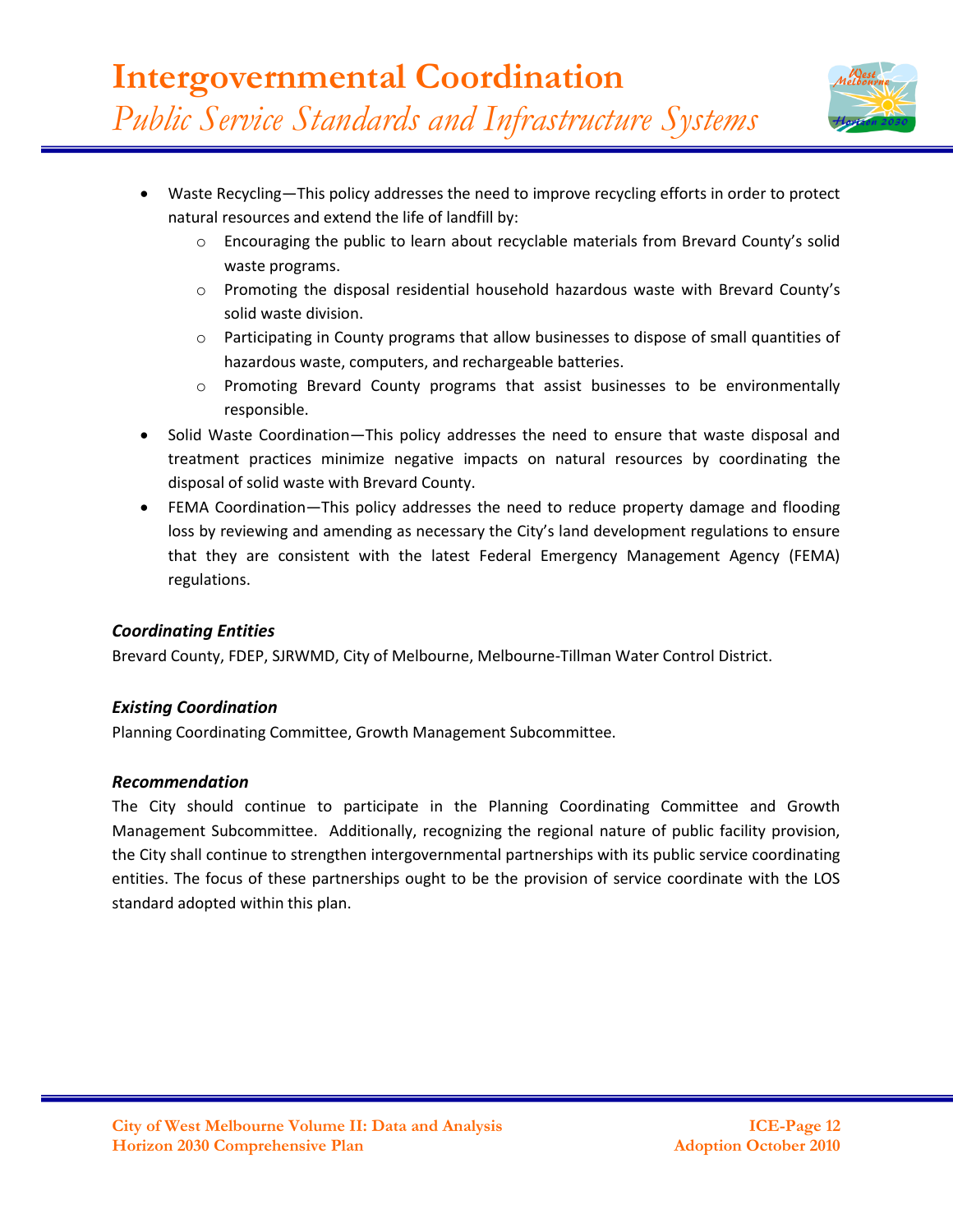

## **Capital Improvements Element**

#### *Issue*

Intergovernmental coordination of public service and infrastructure system planning, operations, and financing with the City's local, regional, and state partners including Brevard County, State of Florida, and St John's River Water Management District.

#### *Policy Considerations*

The City's capital improvement planning efforts ensure that the community is able to provide adequate public facilities in a timely and efficient manner. Since many of these services are accomplished through intergovernmental partnerships, it is imperative that the City coordinate the planning, construction, and financing of the City's public services and infrastructure systems with its local, regional, and state partners. Specific issues that are considered by the Horizon 2030 planning framework include:

- Intergovernmental Coordination Meetings—This policy addresses the need to participate in a minimum of four intergovernmental meetings which address the provision of public facilities.
- County-wide Cooperation—This policy addresses the need to appoint representatives as needed to participate in all intergovernmental activities pertaining to local government public facility issues in Brevard County.
- Multi-jurisdictional Issues—This policy addresses the need to work closely with its area partners to address multi-jurisdictional issues concerning the funding of public services.
- Transportation Improvement Program—This policy addresses the need to coordinate with the TPO to adopt its five-year work program, titled the "Transportation Improvement Program" (TIP), as amended, to ensure the financial feasibility of the transportation system and maintenance of LOS standards.
- Water Management Improvements—This policy addresses the need to coordinate with the SJRWMD on the adoption and implementation of its five-year work program, as amended, to ensure the financial feasibility of the water management infrastructure system and maintenance of LOS standards.

## *Coordinating Entities*

Brevard County, Space Coast Transportation Planning Organization, SJRWMD, Florida Department of Transportation, Brevard County School District, and local area municipalities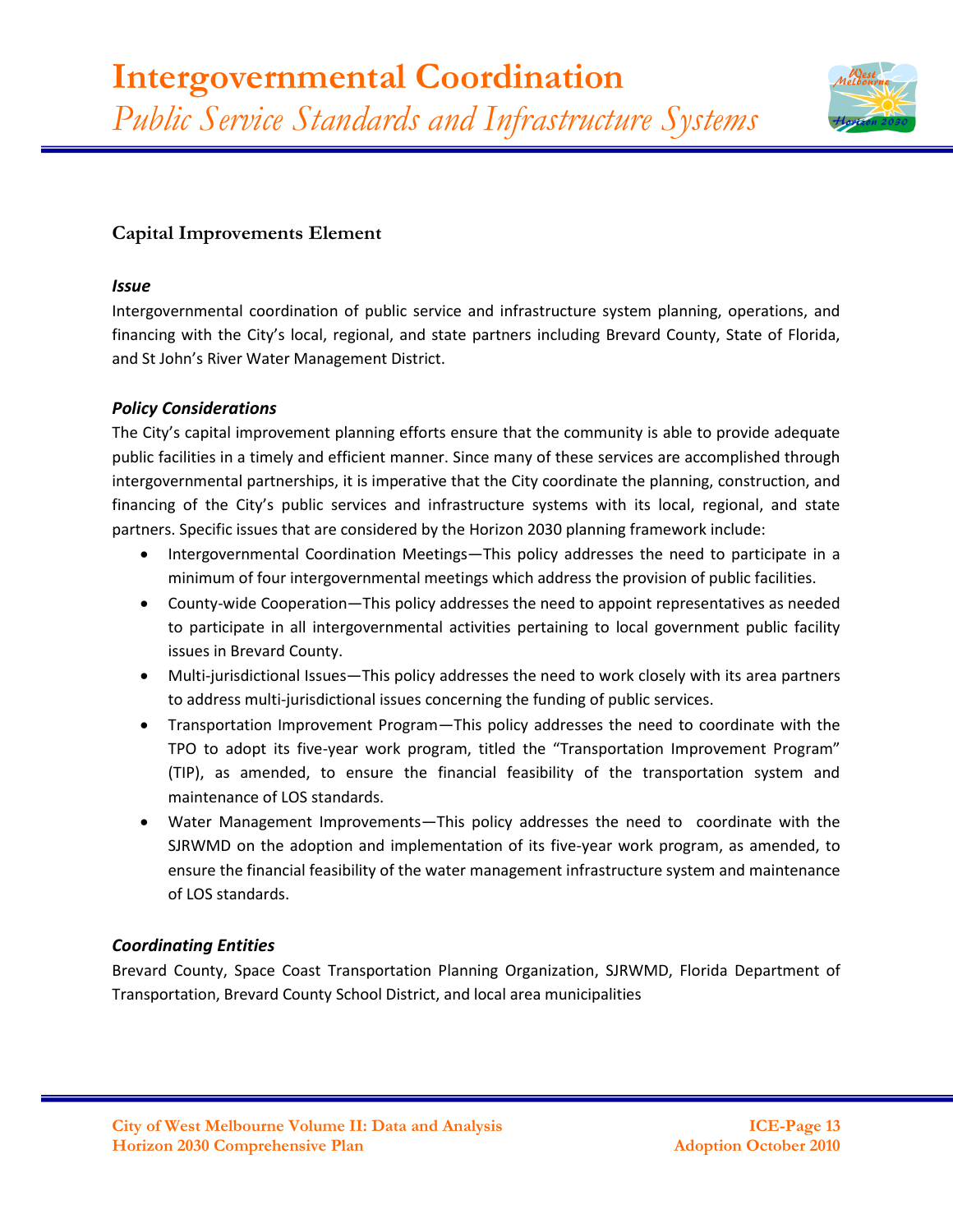

## *Existing Coordination*

Planning Coordinating Committee, Growth Management Subcommittee.

#### *Recommendation*

The City should continue to participate in the Planning Coordinating Committee and Growth Management Subcommittee. In order to ensure capital improvement efforts are well planned and meet the ongoing needs, demands, and LOS standards of West Melbourne, the City shall coordinate its budgeting and fiscal management projects as established through the five-year capital improvement schedule with the work plans established by the City's coordinating partners.

## **Parks & Public Spaces Element**

#### *Issue*

Use of local, regional, and state organizations partnerships to help the City maintain and develop a diverse variety of parks, recreation, and public spaces in order to Foster West Melbourne's quality of life, well-being, and sense of place.

#### *Policy Considerations*

Public spaces, parks, and recreational facilities are essential to the development of great communities as they provide opportunities for community members and visitors to congregate, relax, recreate, and participate in social activities. Since the City shares the responsibility for developing and maintaining its parks, recreational facilities, and public spaces with some of its local partners—particularly Brevard County—is essential that the City work with the County to ensure all of these resources contribute to the achievement of the City's community planning vision. Specific issues that are considered by the Horizon 2030 planning framework include:

- County Park Facility Coordinated Management—This policy addresses the need to coordinate with Brevard County regarding the operation and improvements of County parks located within the City including the reuse of the existing Max K. Rodes Park and continuing function of Erna Nixon Park, as well as the new regional Max K. Rodes Park opening soon.
- School Facility Coordination-This policy addresses the need to coordinate with the School Board regarding the operation and improvements of the recreation areas at Meadowlane Primary and Intermediate Elementary Schools and Central Middle School.
- Coordinated Park Development—This policy addresses the need to coordinate with Brevard County to ensure that parks and recreational facilities in and around the City are available and maintained to accommodate the area's growth and demand for parks and public spaces.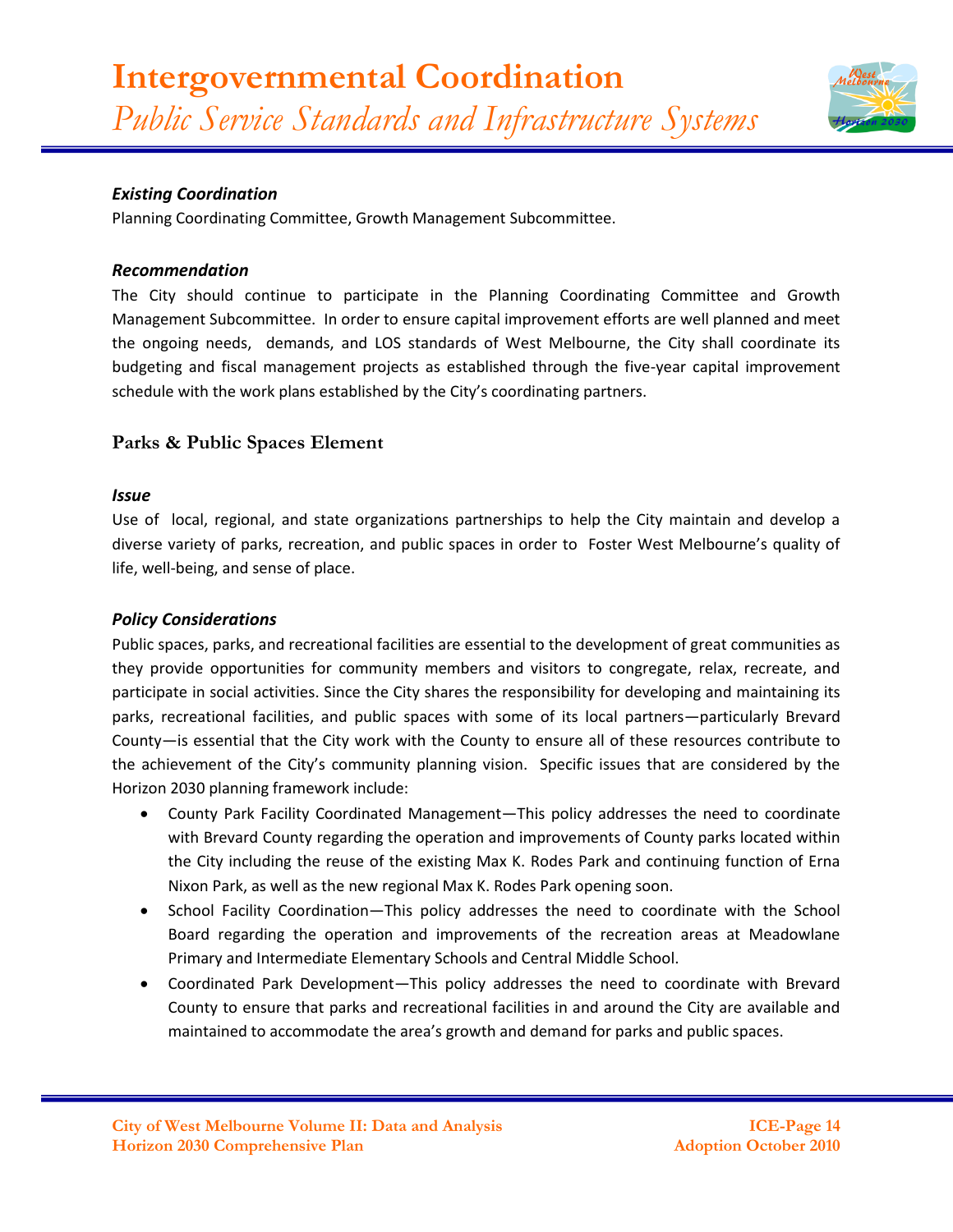- Shared Facilities Cooperative Agreement—This policy addresses the need to develop cooperative agreements with private developments, recreational organizations, and other County-based organizations for the use, promotion, and maintenance of parks and recreation facilities by the community-at-large.
- Regional Linear Park System—This policy addresses the need to participate with local, regional, and state organizations in the development of a regional linear park system that includes trails, bikeways, footpaths, and sidewalks. Coordinate such efforts with the Brevard County master trail, parks, and recreation efforts.
- Resource Co-location--This policy addresses the need to coordinate with local, regional, and state organizations on the use, co-location, siting, and design of cultural, education, park, recreation, and sport facilities.
- Transit Linkages—This policy addresses the need to coordinate with the SCAT to provide bus service to regional parks and recreation facilities.

Brevard County, SCAT, School Board of Brevard County.

## *Existing Coordination*

Planning Coordinating Committee, Growth Management Subcommittee.

## *Recommendation*

The City should continue to participate in the Planning Coordinating Committee and Growth Management Subcommittee. Additionally, the City shall coordinate the development and provision of public space, park, and recreational resources with its coordinating entities in order to ensure such facilities are well-utilized by the community.

## **Conservation & Open Space Element**

#### *Issue*

Utilization of intergovernmental partnerships to expand the City's ability to protect, enhance, and maintain its open spaces and natural resources.

## *Policy Considerations*

The City's conservation and open space policies establish the basis for protecting West Melbourne's unique natural environment that features water resources, tropical vegetation and wildlife, and a mild tropical climate. The policies promote sustainable development practices through which the City and its